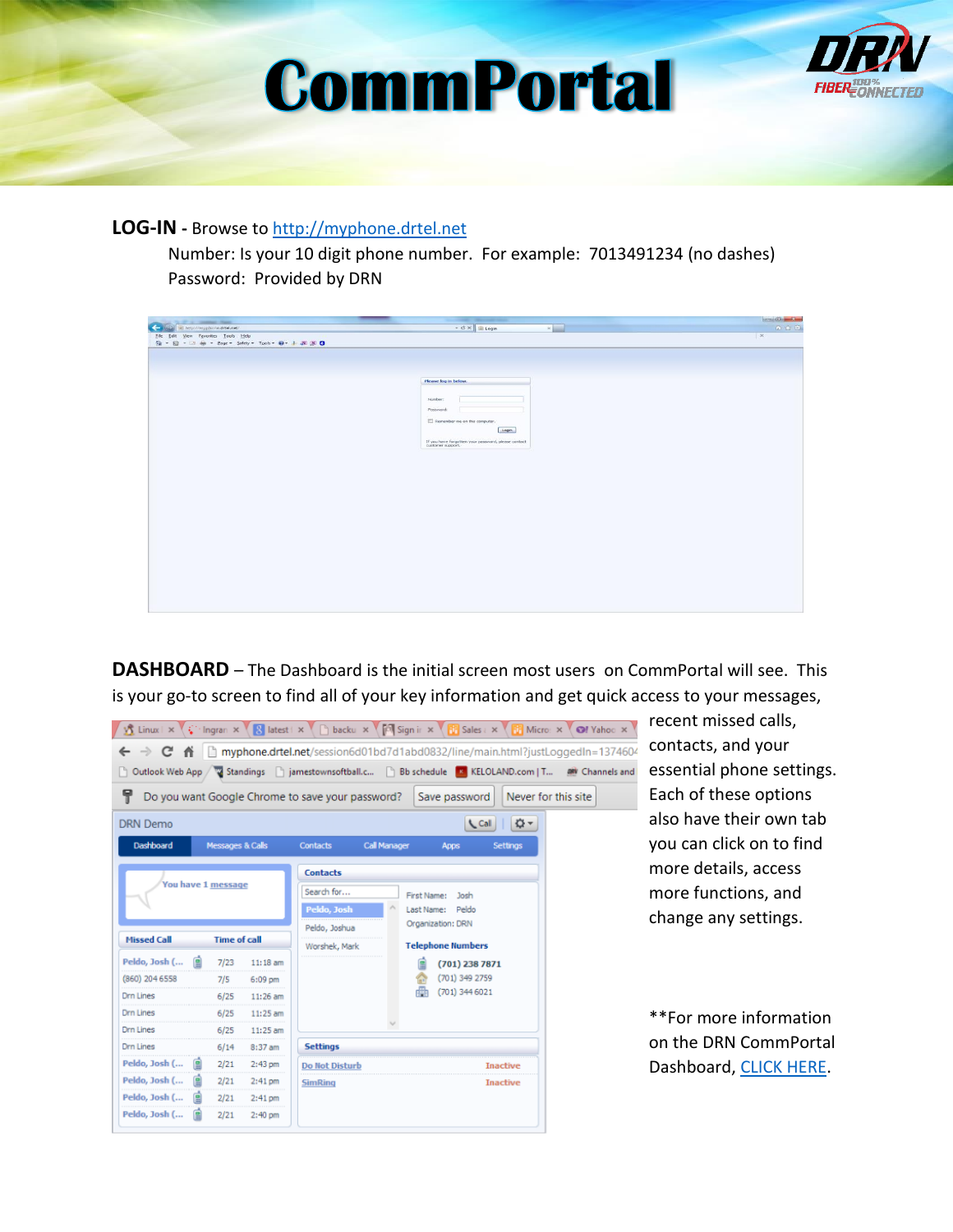**MESSAGES & CALLS** – The Messages & Calls tab is where you can see your missed calls and voicemail messages. This option allows you to:

- $\circ$  Listen to a specific voicemail without having to listen to them all. Simply click on the relevant message and thevoicemail player will launch to play your desired message.
- o Mark messages as heard, urgent, private or new
- o Delete or save messages to your computer

**CONTACTS** - The Contacts tab allows you to view the name and details of the the contact with one or more telephone numbers such as home, work, or cell. The Contacts option also allows you to:

- o Save additional information such as their email or postal address
- o Place contacts in groups such as work, family, or friends

**CALL MANAGER –** The Call Manager Tab is where you can manage how incomming calls are handled. The options that are diplayed in this tab may vary, depending on which of the services you are subscribed to ("Find-Me-Follow-Me" or "SimRing").

**FIND-ME-FOLLOW-ME** – This service allows you to set up rules in which to add a sequence of phone numbers that will ring when you do not answer your primary line.

The following screens show the "**FIND-ME-FOLLOW-ME**" service enabled.

| <b>DRN</b> Demo                 |                                                                                                      |                 |                     | <b>Call</b> | ٠               |
|---------------------------------|------------------------------------------------------------------------------------------------------|-----------------|---------------------|-------------|-----------------|
| <b>Dashboard</b>                | Messages & Calls                                                                                     | <b>Contacts</b> | <b>Call Manager</b> | Apps        | <b>Settings</b> |
| Summary                         | Forwarding<br>Follow Me                                                                              | Screening       |                     |             |                 |
|                                 | <b>Summary of Configured Services</b>                                                                |                 |                     |             |                 |
|                                 | Calls that you receive will be processed according to the following rules.                           |                 |                     |             |                 |
| All calls will ring your phone. |                                                                                                      |                 |                     |             |                 |
|                                 | . On no answer, calls will be offered according to your Follow Me rules, and then sent to voicemail. |                 |                     |             |                 |
|                                 |                                                                                                      |                 |                     |             |                 |
|                                 |                                                                                                      |                 |                     |             |                 |
|                                 |                                                                                                      |                 |                     |             |                 |
|                                 |                                                                                                      |                 |                     |             |                 |
|                                 |                                                                                                      |                 |                     |             |                 |
|                                 |                                                                                                      |                 |                     |             |                 |
|                                 |                                                                                                      |                 |                     |             |                 |
|                                 |                                                                                                      |                 |                     |             |                 |
|                                 |                                                                                                      |                 |                     |             |                 |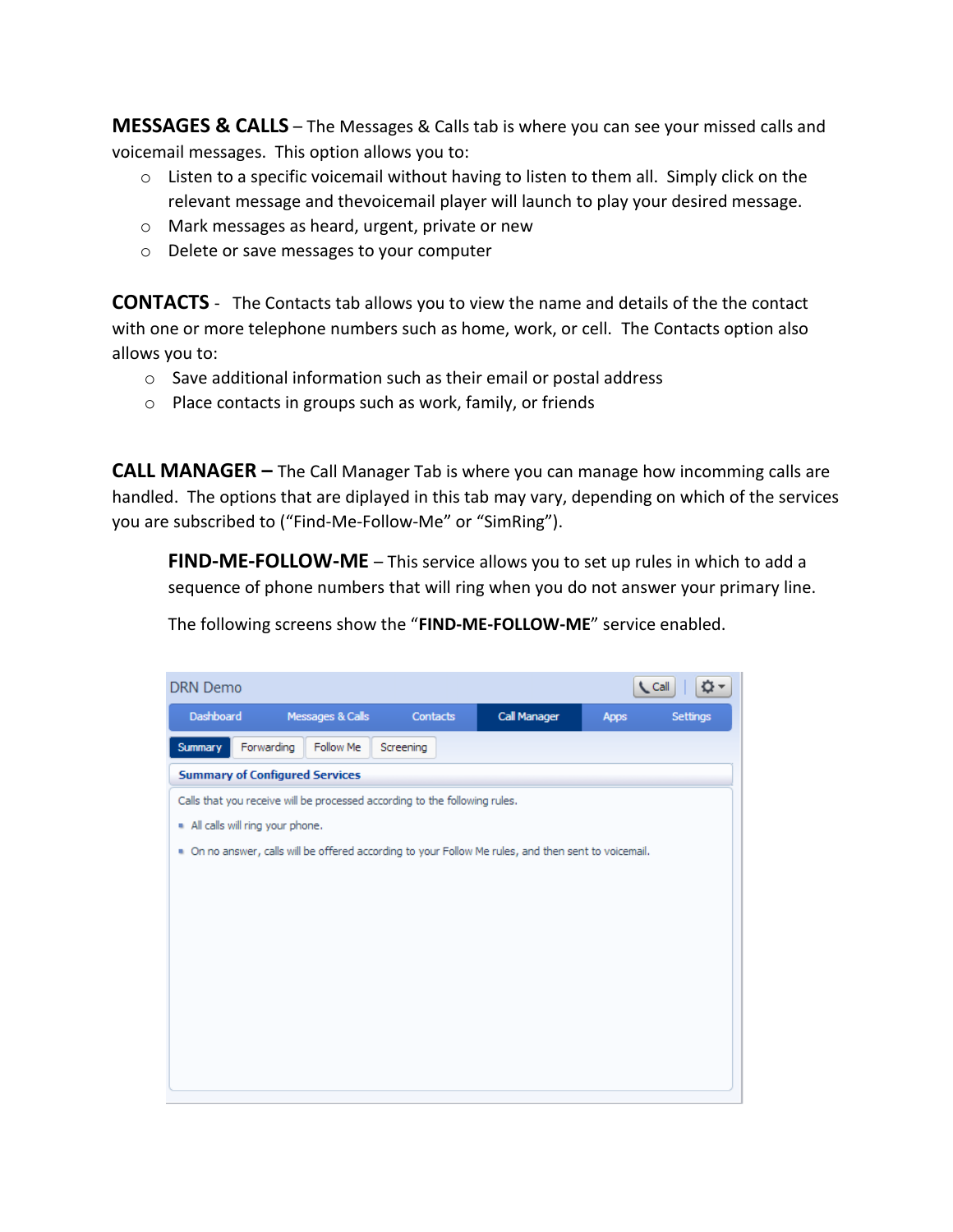| <b>DRN</b> Demo  |                                                                  |                      |              |                     | <b>Call</b>                                                                                                                                                                       | ٥.              |
|------------------|------------------------------------------------------------------|----------------------|--------------|---------------------|-----------------------------------------------------------------------------------------------------------------------------------------------------------------------------------|-----------------|
| <b>Dashboard</b> | Messages & Calls                                                 | <b>Contacts</b>      |              | <b>Call Manager</b> | <b>Apps</b>                                                                                                                                                                       | <b>Settings</b> |
| Summary          | <b>Follow Me</b><br>Forwarding                                   | Screening            |              |                     |                                                                                                                                                                                   |                 |
| <b>Follow Me</b> |                                                                  |                      |              |                     |                                                                                                                                                                                   |                 |
| ⊽                | Forward calls you receive to one or more alternate destinations. |                      |              |                     |                                                                                                                                                                                   |                 |
| <b>Step</b>      | <b>Destination</b>                                               | <b>Ring Duration</b> |              |                     | <b>Settings</b>                                                                                                                                                                   |                 |
| 1                | 344 6021                                                         | 36 seconds           | $\mathbf{x}$ | $\overline{\nabla}$ | Ask callers to record their<br>names before attempting to<br>contact you.<br><b>Destinations should ring:</b><br>simultaneously<br>sequentially, in the same<br>order as the list |                 |
| Add Rule         | Clear List                                                       |                      |              |                     | Apply                                                                                                                                                                             | Cancel          |

**SIMRING** – This service allows you to enter multiple phone numbers you would like to have ring simultaneously, when your primary line is called.

 $\boxed{\mathsf{Call}}$ **DRN** Demo |☆-Dashboard Contacts Messages & Calls Call Manager Apps Settings Summary Forwarding SimRing Screening **SimRing 7** SimRing allows incoming calls to simultaneously ring a number of phone numbers. **Destination Description New SimRing Number** 73446021 work  $\pmb{\times}$  $\blacktriangle$ Destination: Other  $\blacktriangledown$ Forwarding? Yes <sup>O</sup> No Description:  $\begin{bmatrix} Add \end{bmatrix}$  Clear Clear List Apply Cancel

The following screen shows the "**SimRing**" service enabled.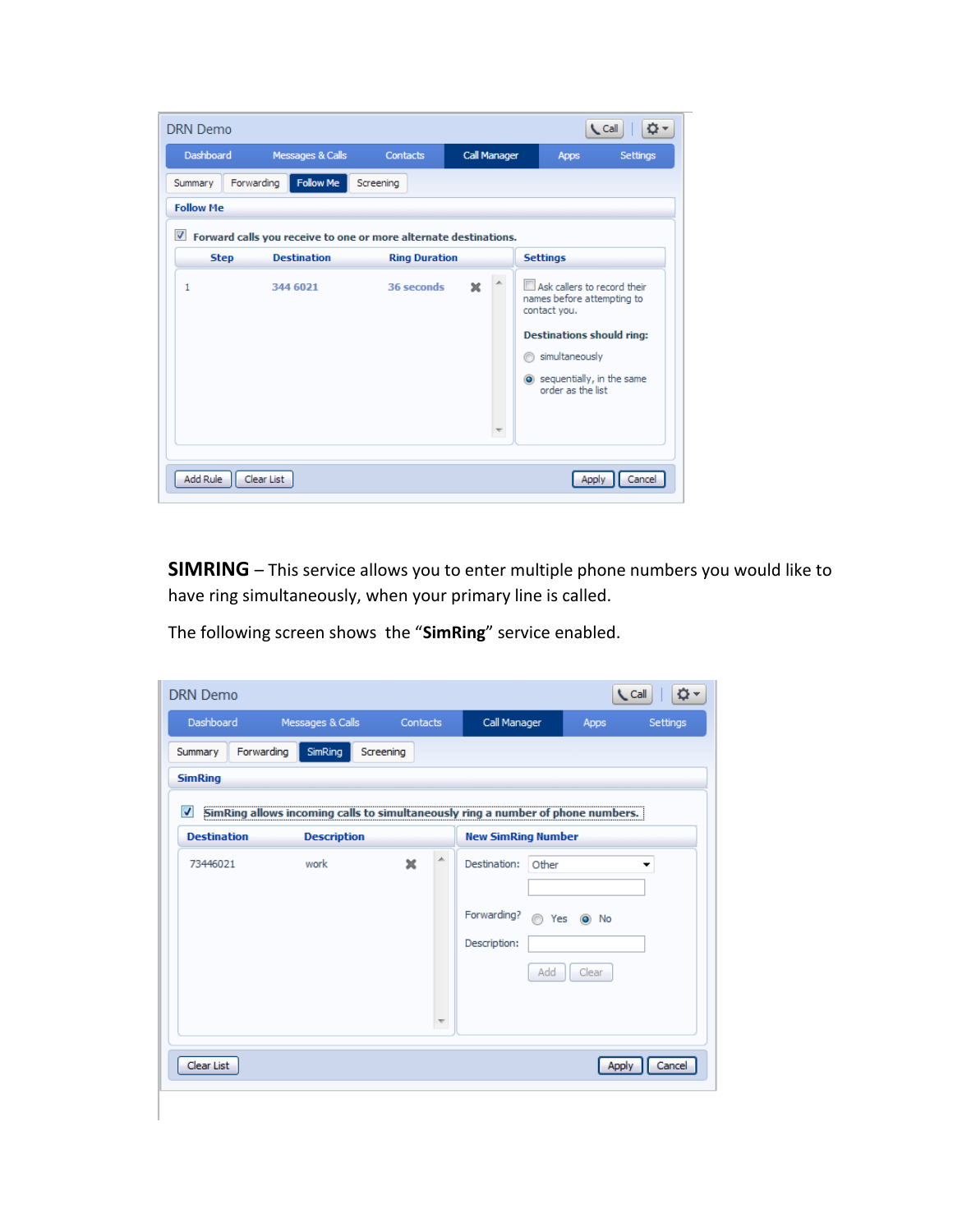**APPS –** The Apps tab allows you to download additional apps to your computer, such as CommPortal Assistant.

**COMMPORTAL ASSISTANT** – A valuable tool to keep you connected. Conveniently located on your toolbar, CommPortal Assistant allows you to access the CommPortal communication services from your desktop at anytime. This may include:

- o Viewing Contacts
- o Enabling/Disabling Call Services
- o Initiating Calls
- o Displaying pop-up notifications for missed calls, voicemail messages, etc.
- o Instantly updating your status to Ring My Phone, Do not Disturb, Forward Calls, or Fine-Me-Follow-Me/ SimRing

The following two screens show the download process of CommPortal Assisstant.

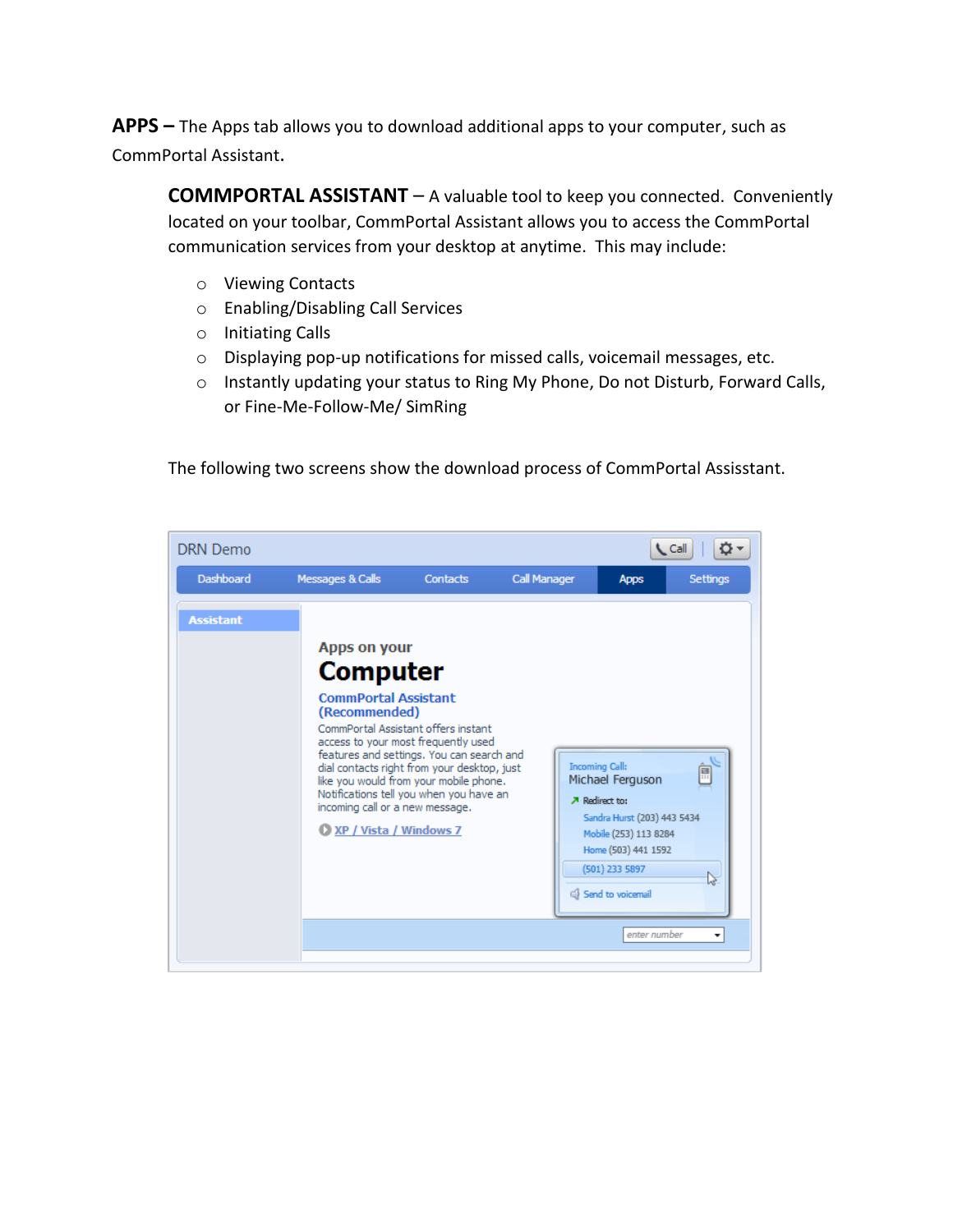| CommPortal Assistant Settings                        |                           | $\mathbf{x}$             |
|------------------------------------------------------|---------------------------|--------------------------|
| General<br>External Contacts   Outlook Contacts Sync |                           |                          |
| Login                                                |                           |                          |
| Number:                                              | 7013449998                |                          |
| Password:                                            |                           |                          |
| CommPortal URL:                                      | http://myphone.drtel.net  |                          |
| Options                                              |                           |                          |
| Open automatically when Windows starts               |                           |                          |
| Display a popup when your phone rings                |                           |                          |
| Set up phone numbers that you can forward calls to.  | <b>Forwarding Numbers</b> |                          |
| Display a popup when a new voicemail arrives         |                           | **For more information   |
| Check for updates automatically                      |                           | about the DRN CommPortal |
| Proxy                                                |                           | Assistant, CLICK HERE.   |
| Choose your proxy settings                           | Configure                 |                          |
|                                                      |                           |                          |
|                                                      |                           |                          |
|                                                      |                           |                          |
|                                                      |                           |                          |
|                                                      |                           |                          |
|                                                      |                           |                          |
|                                                      |                           |                          |
|                                                      |                           |                          |
|                                                      | OK<br>Cancel<br>Apply     |                          |

**SETTINGS –** The Settings tab gives you access to various pages that allow you to modify the details of your CommPortal Web such as your security settings (password and PIN), messaging settings (adding email to voicemail, changing the greeting recordings), etc

| <b>DRN</b> Demo                                                                                                   |                                                                                                                |               |              |       | <b>Call</b> |
|-------------------------------------------------------------------------------------------------------------------|----------------------------------------------------------------------------------------------------------------|---------------|--------------|-------|-------------|
| Dashboard                                                                                                         | Messages & Calls                                                                                               | Contacts      | Call Manager | Apps  | Settings    |
| Calls<br>Account                                                                                                  | Messages<br>Notifications                                                                                      | Group Mailbox |              |       |             |
| $\overline{\phantom{a}}$ General<br>Forward messages as emails<br>add an email address<br>Leave original in Inbox | Incoming calls are forwarded to voicemail after                                                                | 12            | seconds      |       |             |
| ▶ Mailbox Access<br>▼ Voicemail Greeting                                                                          |                                                                                                                |               |              |       |             |
| Use the greeting: Personal *<br>$\blacksquare$ more options                                                       | Use a different greeting when I'm in a call. record<br>Use different greeting within my business group. record | edit<br>▼     |              |       |             |
|                                                                                                                   |                                                                                                                |               |              | Apply | Cancel      |